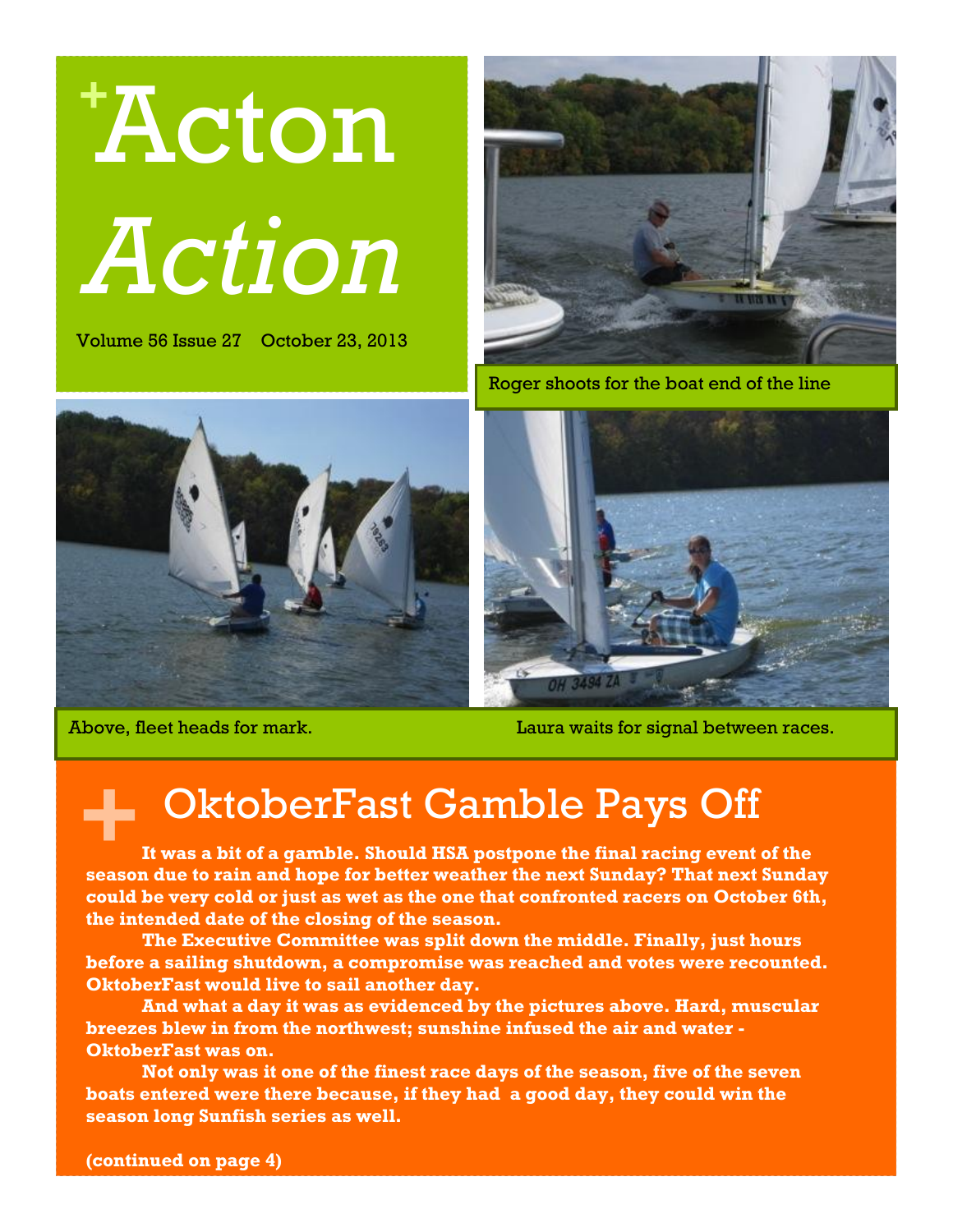

### Banquet Coming Next **+**Dinner, Wine Tasting, Awards Galore Await Members

When the HSA calendar year closes with the annual banquet on Saturday, November 2, it will cap the club's  $57<sup>th</sup>$  year in existence. At least part of the dinner celebration will honor that achievement as well as the many other awards to be handed out on that evening.

Five special trophies for sportsmanship and contribution to sailing on Acton Lake will be given to deserving individuals in addition to the racing trophies for the club's three fleets.

Also planned are "special" trophies for HSA's three events that have their own unique trophies: the InterFleet Fun Day, Beach Day's Scavenger Hunt, and OktoberFast.

The evening begins, however, with other activities. Y-Skipper Charlie DeArmon, who also happens to be a wine merchant in Oakwood, will start the night with a special wine tasting that promises to be as good as ever.

The awards presentation will begin after dinner but not before a photo replay of the summer in pictures (and captions) where we all make fun of ourselves, but particularly Don and Roger.

The Barn-n-Bunk will once again host and cater that night's dinner/awards program and if you have not sent in your reservation to Rose Schultz, call her at 937-866-8862 and let her know you are coming even though you missed the Oct. 23 deadline for RSVP's. She'll get you in, we hope.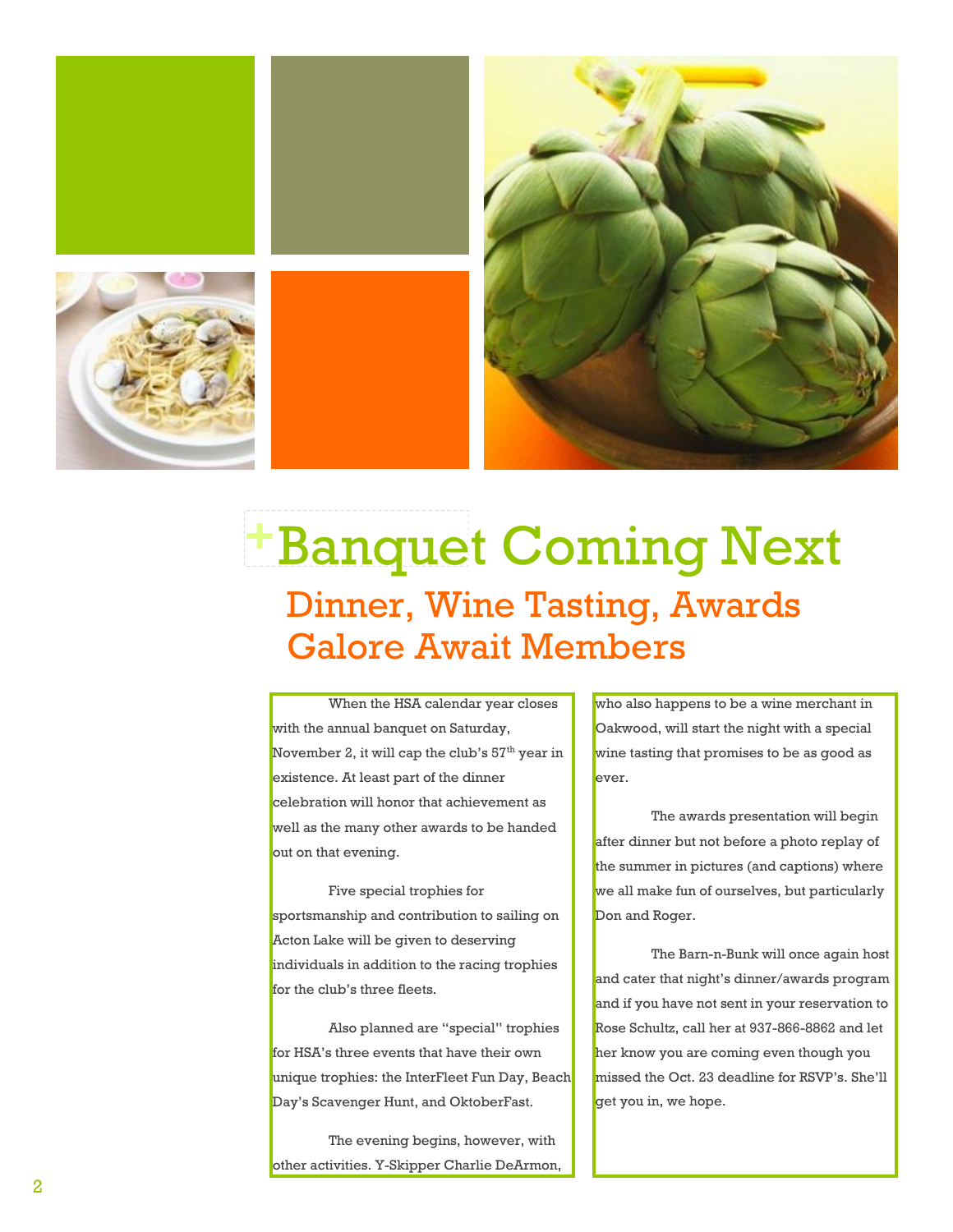

#### **Continued from page 1**

## OktoberFast Gamble … Molleran Tries to Run Table – Nearly Does

Race chair Pete Peters, using a borrowed cruiser as a committee boat and an inflatable Don Fecher for rescue, managed five races before exhausted but happy participants called October 13 a day.

Bill Molleran, qualifiying on the last day for the series, won three of the five contests and did well enough in the other two to take the OktoberFast title and trophy.

Molleran, a renaissance style outdoormsman who, along with his family, camps, bikes loooong distances, kayaks, fishes, skis, skydives in canoes, … led at the first mark in every race except one.

Rose Schultz, who led the Sunfish series going into OktoberFast, took a bullet in race 2 but got buried in a few others for a 4th place for the day.

the top of the pack, as usual, and ended up taking  $3<sup>rd</sup>$ . Beebe never finished lower than  $4<sup>th</sup>$ and continued her pattern of not having a bad race. In the season long series her average race finish is a 3.5, second best among all Sunfish qualifiers. (Molleran is first with a 2.4 average finish) She is the only racer in the top five for the season who never finished below a  $6<sup>th</sup>$  in any of the Sunfish series racing.

Roger Henthorn, who began the day in second overall for the year and needed a good showing to capture the season title, could never quite get ontracked and finished  $5^{\rm th}$  on the day, guaranteeing a drop in the standings. Henthorn missed the first Sunfish series due to surgery but had recovered well enough to be in contention.

Twenty skippers participated in the Sunfish Series over the summer.

Laura Beebe also found herself near

(Full results next page)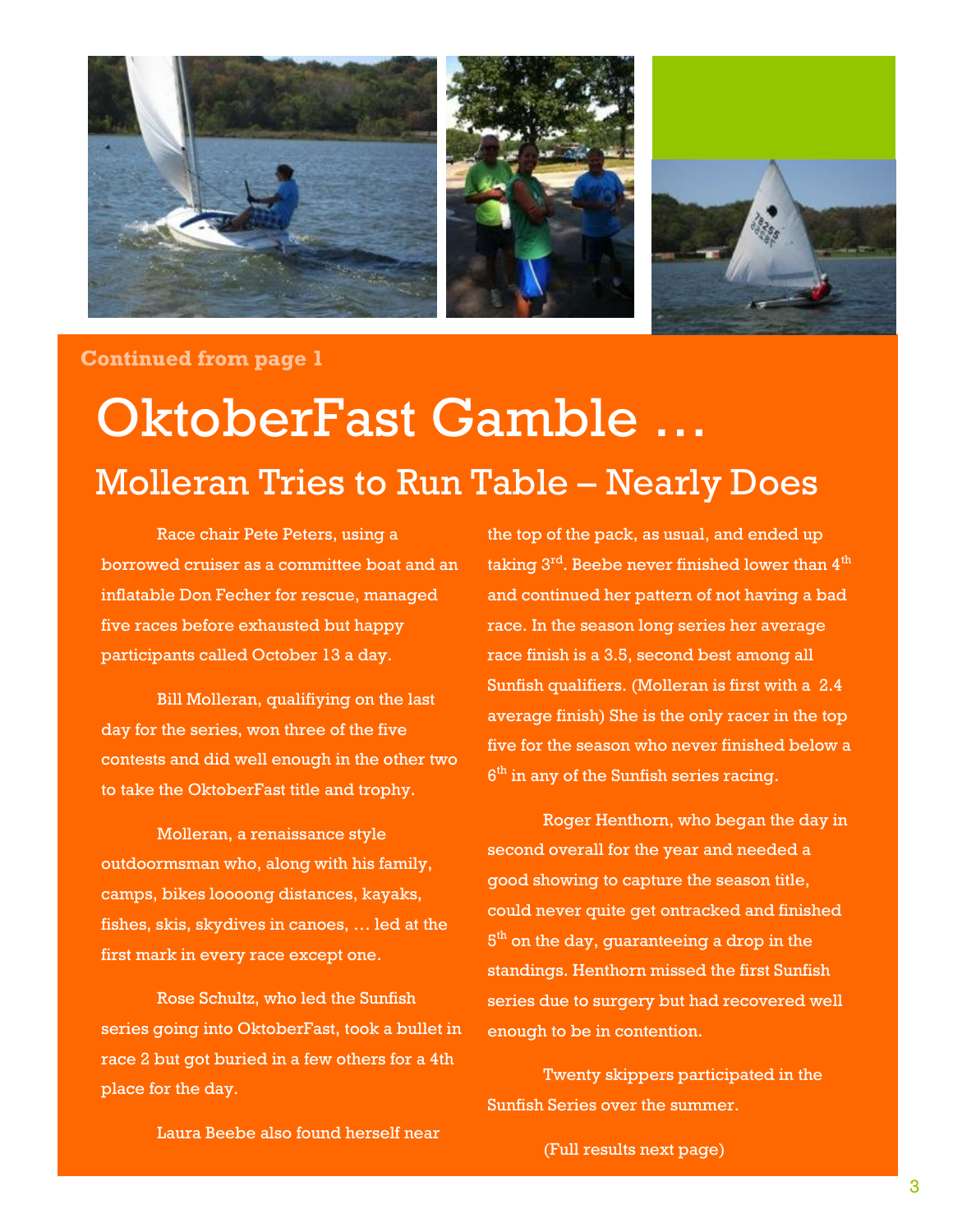|                                    | OktoberFas                   |
|------------------------------------|------------------------------|
|                                    | Result                       |
| <b>Bill Molleran</b>               |                              |
| 14112                              | 9                            |
| <b>Mike Stratton</b>               |                              |
| $22241$ 11                         |                              |
| <b>Laura Beebe</b>                 |                              |
| $33424$ 16                         |                              |
| <b>Rose Schultz</b>                |                              |
| 51553 19                           |                              |
| <b>Roger Henthorn</b>              |                              |
| 45376 25                           |                              |
| <b>Jerry Brewster</b>              |                              |
| 67735 28                           |                              |
| <b>Charlie DeArmon</b>             |                              |
| 76667 32                           |                              |
| his "duty"                         | <b>Top: Don Fecher doing</b> |
| Middle: Bill Molleran              |                              |
| doing it upwind                    |                              |
| <b>Bottom: Yours truly doing</b>   |                              |
| his best Neil Harrell<br>imitation |                              |
|                                    |                              |

(photos by Ruthie Vaught)





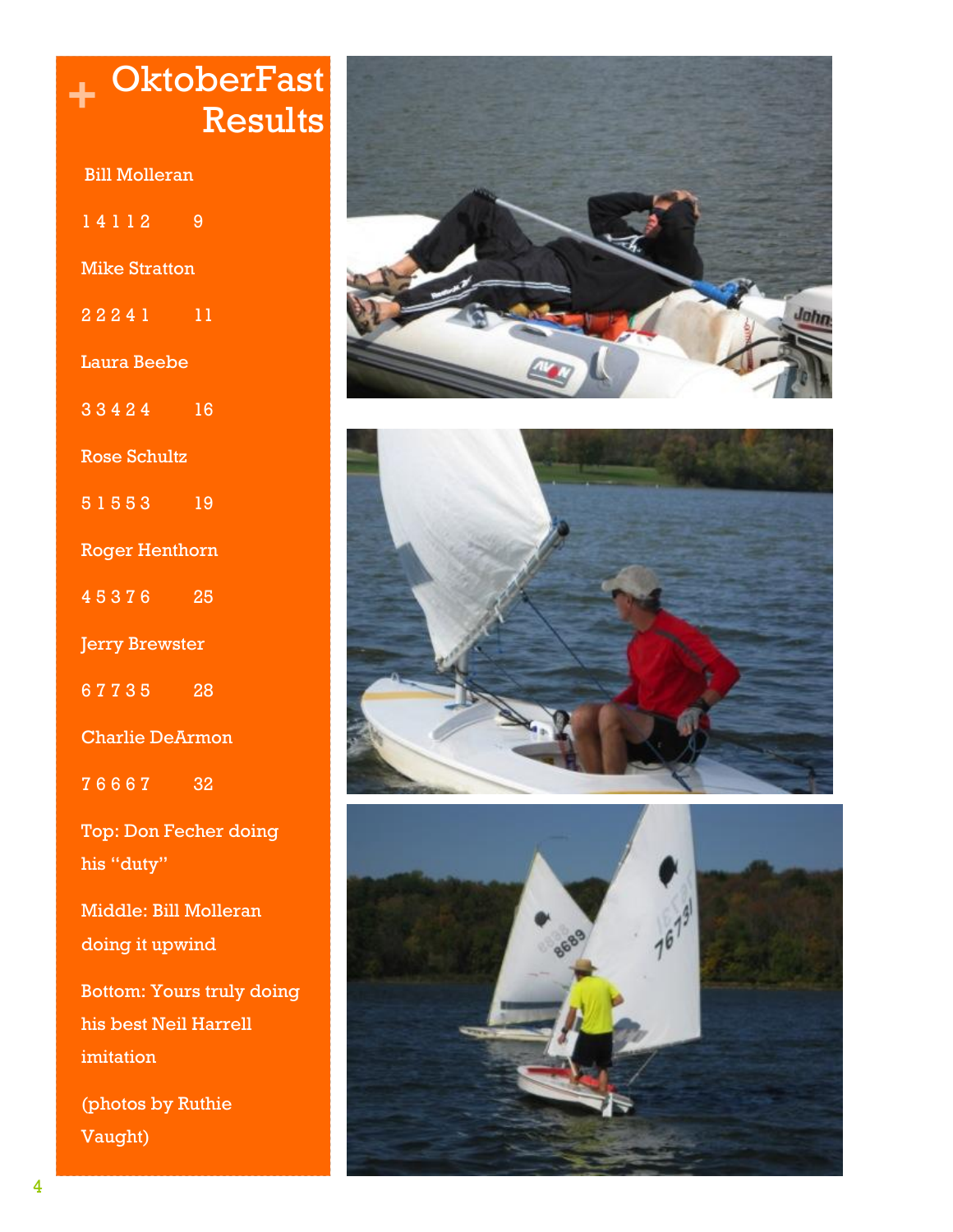## Haul Out: Finally! Boat Winterizing Gets A Bye But Gets Done

In photos below, JoAnn Callahan reads her crockpot manual; Goodnight Moon gets tagged. Pics courtesy of Jerry Brewster



**+**

HSA's committee boat and Rescue One had to have their big day delayed one week due to technical difficulties, but last Sunday, with mild temperatures, sunshine, and wind that didn't matter, the Haul Out was completed.

With power washers blasting away and JoAnn Callahan's chili warming in the crockpot, the day took on all the appearance of a work day. The crew was a happy one, though, as motors and steering gear were maintenanced and repaired, and pontoon bottoms were freed of their months long barnacled duty.

On deck with Harbormaster Don Fecher to lend a hand were the Callahans, the DeArmons, the Peters – Pete and Laura, The Brewster,



The Roger/Bobbie Team NozzleBlaster and a few dozen geese.

Yours Truly managed to pull his boat out too and pulled a few generous hands over to help on sometime committee boat "Goodnight Moon". The results were eventually magnificent after The Brewster and Petey got done doing their best Banksy on Mike's bottom. (See pic above)

Despite the absolutely beautiful day, few people other than the HSA crew were there to enjoy it. Only two pontoons and a handful of cruisers remained at their docks with the deadline for hauling out coming at midnight that day.

A few groups walked around the marina/ramp area and Miami's sailing team went out to practice racing. Nice.

Clean boats, chili and Pumpkin chocolate chip cookies? Priceless.



#### Did You Know?

This is the last week to enter your choices for best sailing songs ever! Send us your nominees by this weekend. Roger is compiling a playlist for the banquet of your favorites.

The HSA constitution has a new proposal up for adoption. It would change the make up of the Executive Committee to include the newsletter editor and change the wording to most recent "active" Past Commodore instead of "immediate".